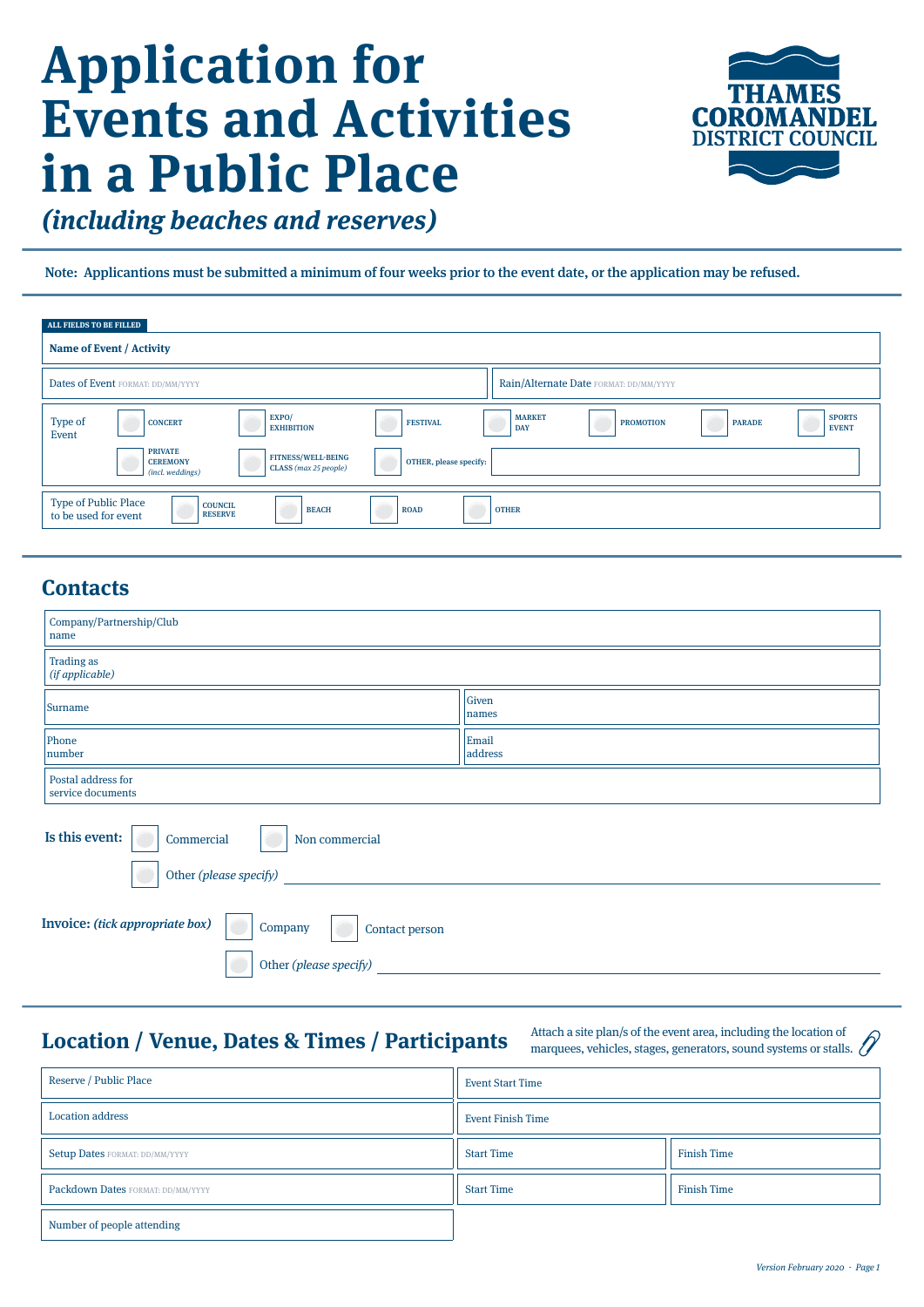| Version February 2020 - Page 2 |  |
|--------------------------------|--|

| Describe the purpose of your event and the programme of activities attach copy of programme if available |
|----------------------------------------------------------------------------------------------------------|
|----------------------------------------------------------------------------------------------------------|

#### **Street Activities (including Road Closures)**  $\left|\right|$  N/A

A Traffic Management Plan is required for all activities on the road and also where activities are adjacent to the road. eg in reserves where normal traffic flow may be affected

| Parking are special restrictions required? | <b>YES</b> | N <sub>O</sub> |
|--------------------------------------------|------------|----------------|
| <b>Road Closure Required</b>               | <b>YES</b> | N <sub>O</sub> |
| <b>Street Flags / Banners Required</b>     | <b>YES</b> | N <sub>O</sub> |
| <b>Traffic Management Required</b>         | <b>YES</b> | N()            |

Please describe the reason for the restrictions, traffic control and/or road closure. Include the name/s of road/s, time/s required. Attach a proposed Traffic Management Plan indicating the location of the marshals, signage, cones, barriers and any traffic diversions.

| Traffic Manager<br>Contractor | Phone no.<br>include area code |
|-------------------------------|--------------------------------|
| Postal<br>Address             | Fax no.<br>include area code   |
| Email<br>Address              | Mobile no.                     |

Note: For activities on Council Roads please contact Pinnacles Civil (tcdctmp@pinnaclescivil.co.nz) For activities on State Highways please contact Higgins (ewnoc@higgins.co.nz)

# **Parade / March / Sporting Activities**

A Traffic Management Plan is required for all activities on the road. In addition to providing a Traffic Management Plan for an activity on a road. Please fill in Traffic Management details in above section.

| <b>Assemble Time of Participants</b><br>(at yenue start)                                     | Departure Time of Participants<br>(at venue start) | <b>Finish Time of Activity</b><br>(at venue end) |  |  |  |
|----------------------------------------------------------------------------------------------|----------------------------------------------------|--------------------------------------------------|--|--|--|
| Number/Type of Vehicles, Floats<br>and People Participating                                  |                                                    |                                                  |  |  |  |
| <b>Street Route which</b><br>you plan taking                                                 |                                                    |                                                  |  |  |  |
| Note: If your activity has more than one start/finish time please attach additional schedule |                                                    |                                                  |  |  |  |

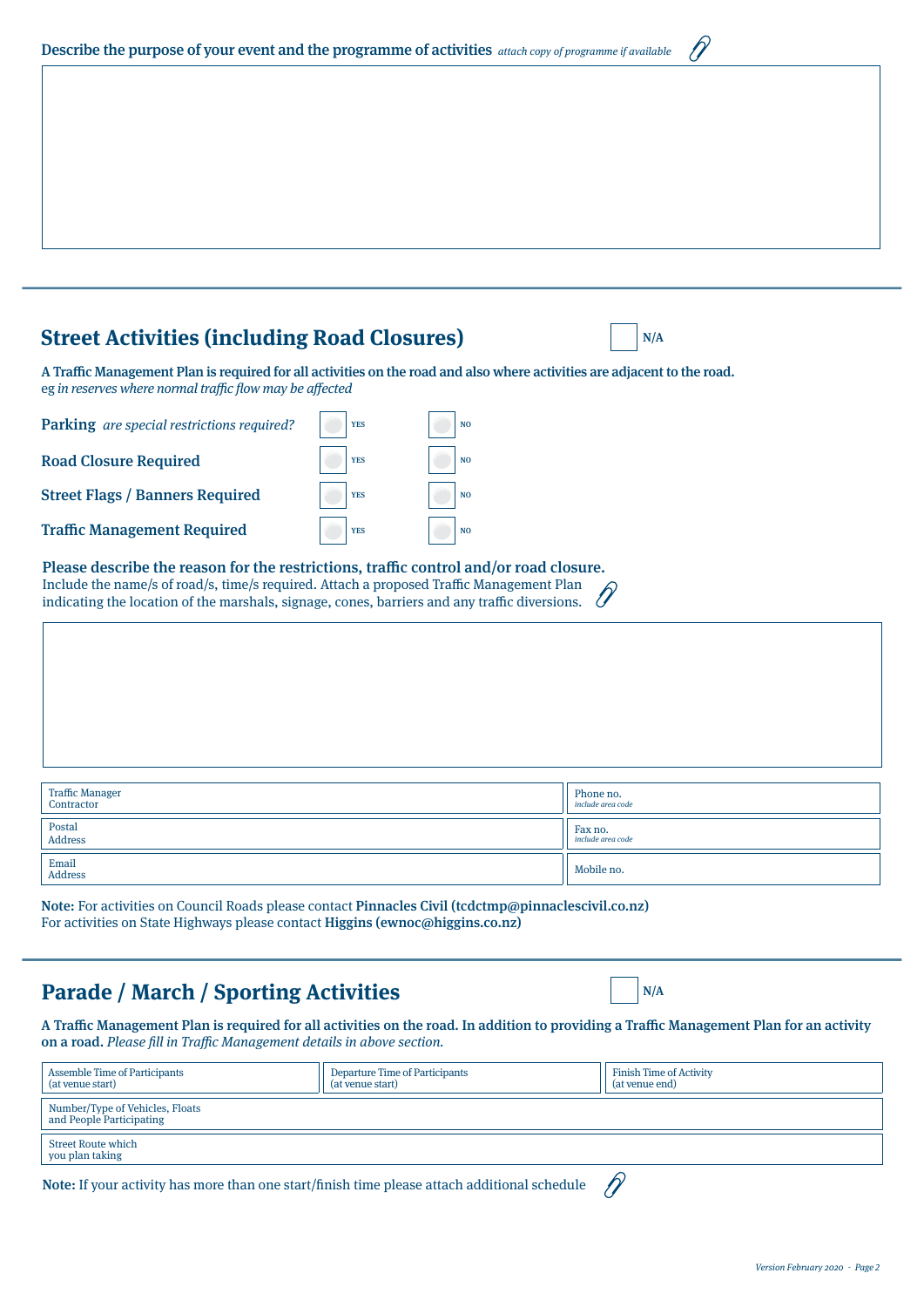#### **Use of Council Reserves** (required under the Reserves Act)  $N/A$



Activity Objectives Please state the reasons for having the activity/event. What do you hope to achieve?

Please attach a copy of the programme if available.

Community Benefits How will the community benefit from having the activity on the Council reserve?

 $\mathscr{D}$ 

Public Access Please provide a description of any measures proposed which may restrict public access onto the Council reserve.

Note: If an event on a reserve will impact traffic flow on an adjacent road, then complete Street Activity section previous page.

## **General Information**

| <b>Catering</b><br>Please supply the name of caterer/s and contact details. | <b>YES</b><br><b>NO</b>        |
|-----------------------------------------------------------------------------|--------------------------------|
| Name                                                                        | Phone no.<br>include area code |
| Email<br>Address                                                            | Mobile no.                     |

Clean Up (The Applicant is responsible for ALL clean up). What are your arrangements?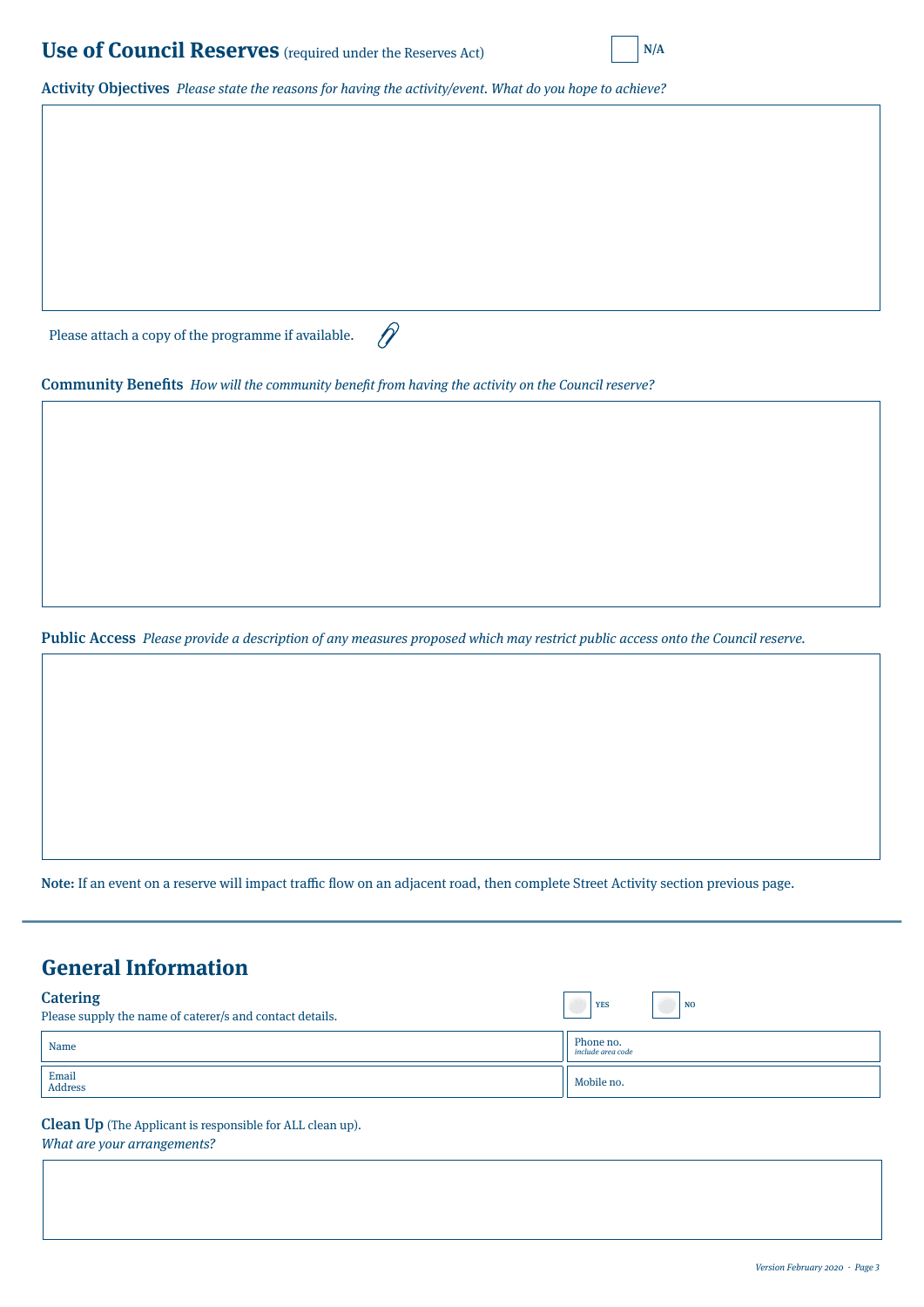| <b>Consultation</b><br>Please attach a draft copy of the letter-drop letter.<br>Who will you be consulting with?                                                                                                                   | <b>YES</b> | $\mathbf{NO}$ |  |
|------------------------------------------------------------------------------------------------------------------------------------------------------------------------------------------------------------------------------------|------------|---------------|--|
|                                                                                                                                                                                                                                    |            |               |  |
| <b>Electricity</b> (Check availability with Council)<br>Is a Council power supply required?                                                                                                                                        | <b>YES</b> | $\mathbf{NO}$ |  |
|                                                                                                                                                                                                                                    |            |               |  |
| <b>Lighting</b><br>Will lighting be used?                                                                                                                                                                                          | <b>YES</b> | NO            |  |
|                                                                                                                                                                                                                                    |            |               |  |
| Generator<br>Will a generator be used?<br>Please provide details including the type of generator and include the location(s) on your site map.                                                                                     | <b>YES</b> | NO            |  |
|                                                                                                                                                                                                                                    |            |               |  |
| Promotion<br>Is the activity being promoted?<br>Please describe the type of promotions and attach any material.                                                                                                                    | <b>YES</b> | $\bf NO$      |  |
|                                                                                                                                                                                                                                    |            |               |  |
| Sponsorship<br>Please describe and attach any material.                                                                                                                                                                            | <b>YES</b> | $\bf NO$      |  |
|                                                                                                                                                                                                                                    |            |               |  |
| Hazardous Substances & Fireworks (Including LPG Bottles).<br>For fireworks displays or activities where LPG gas will be used and or stored on site<br>contact ERMA (Environmental Resource Management Agency), and NZ Fire Service | <b>YES</b> | $\bf NO$      |  |
|                                                                                                                                                                                                                                    |            |               |  |
| Sound Equipment / Loud Hailers (Amplified / non-amplified, please specify below)                                                                                                                                                   | <b>YES</b> | $\mathbf{NO}$ |  |
|                                                                                                                                                                                                                                    |            |               |  |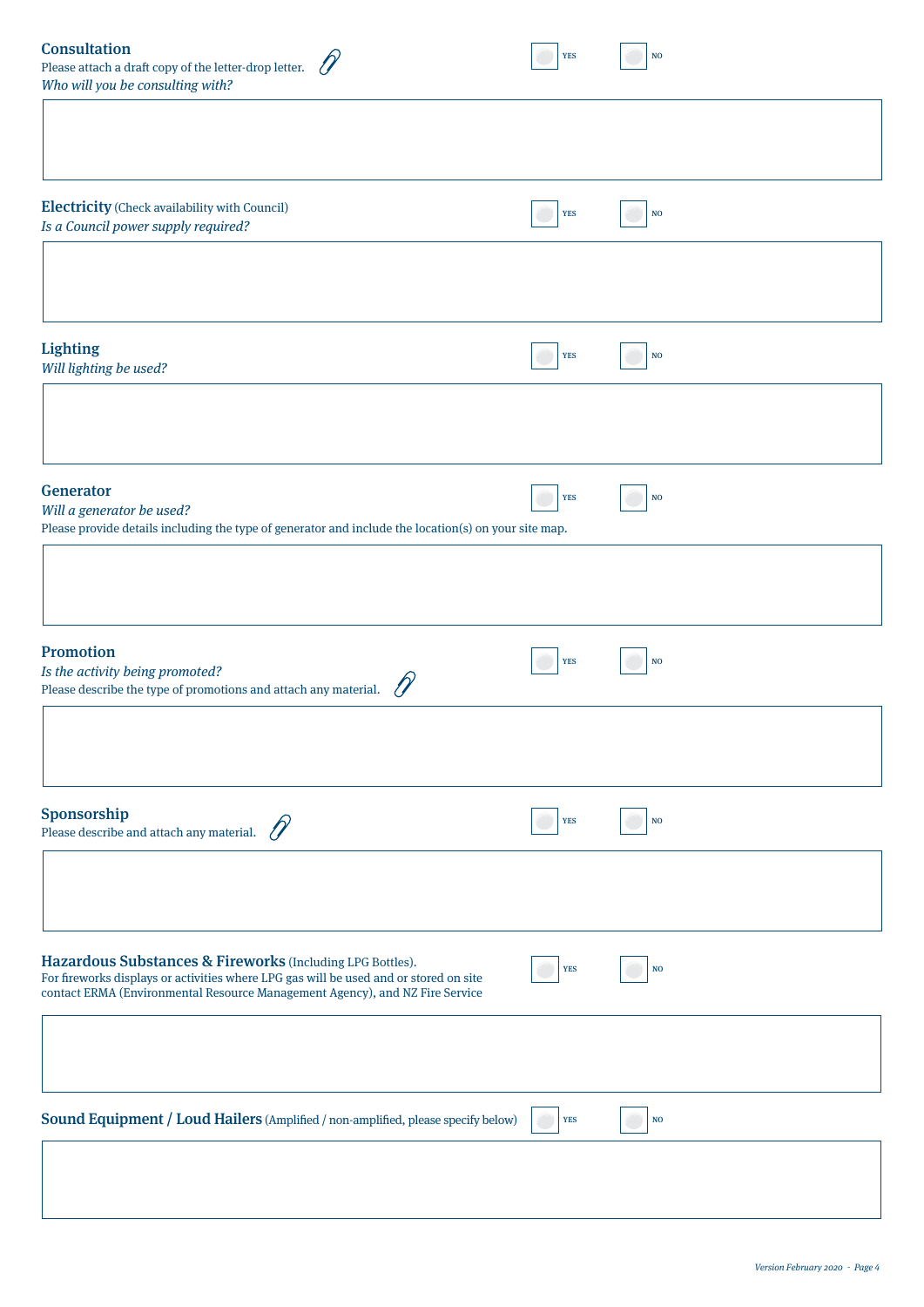| Music / Band (Amplified / non-amplified, please specify below)                                                                                                                | <b>YES</b> | N <sub>O</sub> |
|-------------------------------------------------------------------------------------------------------------------------------------------------------------------------------|------------|----------------|
|                                                                                                                                                                               |            |                |
|                                                                                                                                                                               |            |                |
| <b>Caravans</b> numbers and size                                                                                                                                              | <b>YES</b> | $\bf NO$       |
|                                                                                                                                                                               |            |                |
|                                                                                                                                                                               |            |                |
|                                                                                                                                                                               |            |                |
| Free Standing Stalls / Tents / Marquees / Gazebos / BBQ's / Tables<br>(Please specify below. Marquees over 100m <sup>2</sup> in size require a Building Consent)              | <b>YES</b> | $\bf NO$       |
|                                                                                                                                                                               |            |                |
|                                                                                                                                                                               |            |                |
|                                                                                                                                                                               |            |                |
| <b>Staging / Scaffolding</b> (Numbers and size, please specify below)<br>(Stages and platforms over 1.5m in height above ground level require a Building Consent)             | <b>YES</b> | $\bf NO$       |
|                                                                                                                                                                               |            |                |
|                                                                                                                                                                               |            |                |
| <b>Amusement Devices</b> (please specify below)                                                                                                                               |            |                |
| (All mechanical devices need to be registered with WORKSAFE)<br>(All land-borne inflatable amusement devices must meet the requirements of Australian Standard 3533.4.1 2017) | <b>YES</b> | <b>NO</b>      |
| (All water-borne inflatable amusement devices must meet the requirements of Australian Standard 3533.4.5 2017)                                                                |            |                |
|                                                                                                                                                                               |            |                |
|                                                                                                                                                                               |            |                |
| <b>Special Effects</b><br>Please describe type of special effects (e.g. fog machine, laser lights), including the time                                                        | <b>YES</b> | N <sub>O</sub> |
| staged and indicate position on your site map.                                                                                                                                |            |                |
|                                                                                                                                                                               |            |                |
| Temporary Vehicle Parking on a public place (please specify the number                                                                                                        | <b>YES</b> | N <sub>O</sub> |
| of parks required)                                                                                                                                                            |            |                |
|                                                                                                                                                                               |            |                |
| <b>Toilets</b>                                                                                                                                                                |            |                |
| Will you use Council's existing facilities?                                                                                                                                   | <b>YES</b> | N <sub>O</sub> |
| Will you provide your own portaloos?<br>If you will be using portaloos, ensure the location is specified on your site map                                                     | <b>YES</b> | NO             |
| <b>Water</b>                                                                                                                                                                  | <b>YES</b> | NO             |
| Is a water supply required? (please check availability)<br>Please describe source and purpose                                                                                 |            |                |
|                                                                                                                                                                               |            |                |
|                                                                                                                                                                               |            |                |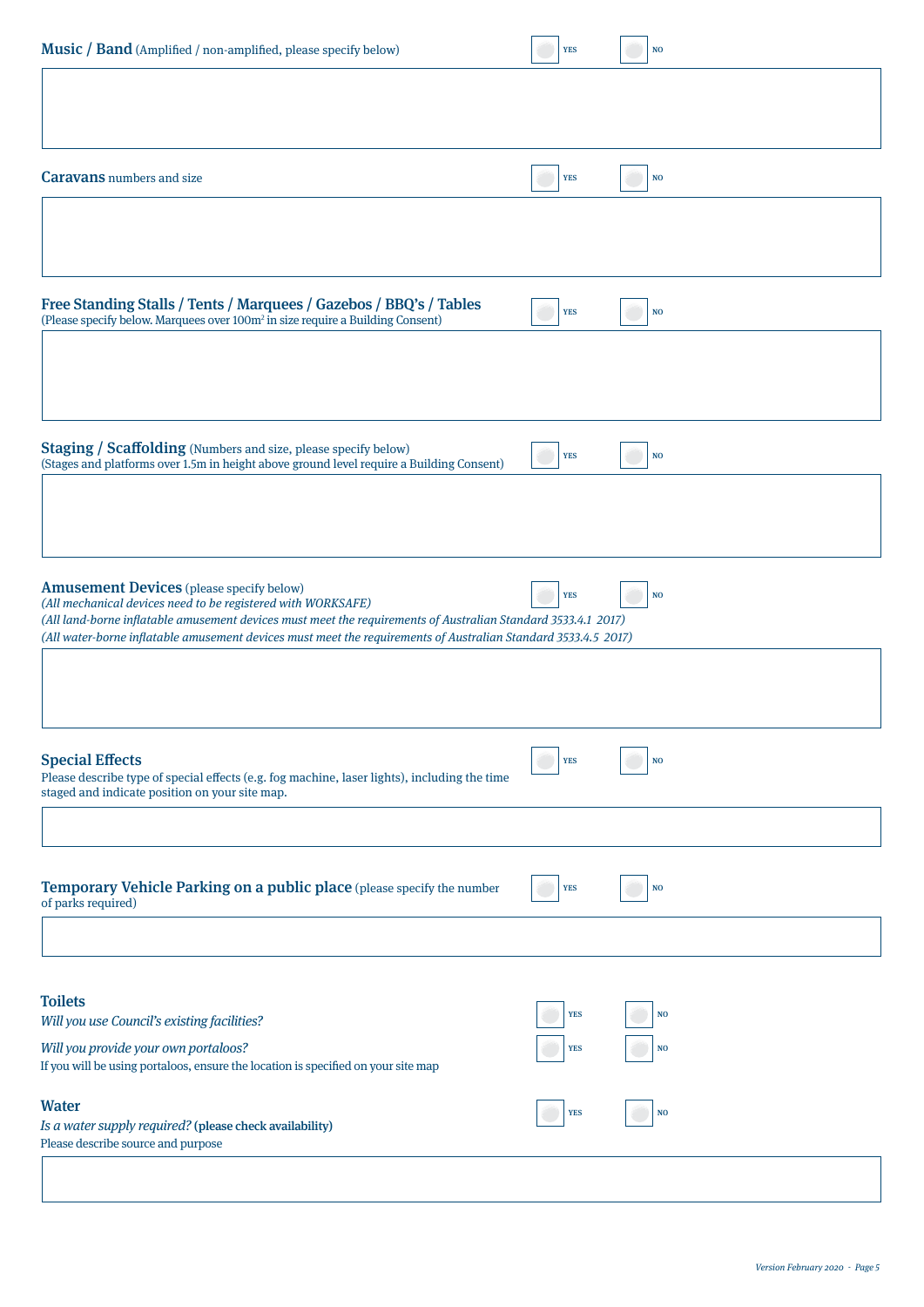| <b>Fencing</b><br>(Is fencing required? Please specify below and show details on your site plan.) | <b>YES</b> | NO <sub>1</sub> |
|---------------------------------------------------------------------------------------------------|------------|-----------------|
|                                                                                                   |            |                 |
| <b>Animals</b><br>(Will animals be part of the event? Please specify below.)                      | <b>YES</b> | N               |
|                                                                                                   |            |                 |
| <b>Signage</b><br>(Will signage be required for your event? Please specify below.)                | <b>YES</b> | NO              |
|                                                                                                   |            |                 |

#### **Regulatory Licences**

The organiser is responsible for obtaining all appropriate licences, if required, prior to the activity.

| <b>Building Consents</b> required for the placement of temporary buildings<br>e.g. marquees (over 100m <sup>2</sup> ), platforms (over 1.5m high) | <b>YES</b> | N <sub>O</sub> |
|---------------------------------------------------------------------------------------------------------------------------------------------------|------------|----------------|
| <b>Alcohol Licence</b> required for the sale and/or supply of alcohol                                                                             | <b>YES</b> | N <sub>O</sub> |
| <b>Food/Health Licence</b>                                                                                                                        | <b>YES</b> | N <sub>O</sub> |
| <b>Amusement Device Certification</b>                                                                                                             | <b>YES</b> | N <sub>O</sub> |
| Aircraft / Helicopters / Hot Air Balloon operator's licence                                                                                       | <b>YES</b> | N <sub>O</sub> |
| <b>Certificate Site Licence (ERMA)</b>                                                                                                            | <b>YES</b> | N <sub>O</sub> |

Note: Certain activities may also require Resource Consent. Please discuss this with Council

 $\sim$ 

| <b>Public Liability Insurance</b> |  |
|-----------------------------------|--|
|-----------------------------------|--|

| <b>Provide proof of your insurance</b> (attach copy) $\mathcal{U}$<br><b>YES</b><br><b>NO</b> |           |              |
|-----------------------------------------------------------------------------------------------|-----------|--------------|
| Company                                                                                       | Amount \$ | Exp.<br>Date |
| Comments (including any relevant exclusions)                                                  |           |              |
|                                                                                               |           |              |

Note: Public Liability Insurance is required for all events & activities, unless they are to be of short duration or otherwise at the sole discretion of Council.

#### **Health & Safety Plan**

The applicant must provide a Health and Safety plan 30 days prior to the event taking place. This plan needs to manage risk to health and safety that may arise from either the event or the location where the event is held. It needs to meet the requirements of the Health & Safety at Work Act 2015 as well as all relevant regulations, standards and approved codes of practice. Resources to assist you with the planning process and to meet your obligations under the Health and Safety at Work Act are available upon request. More information is also available at **www.worksafe.co.nz**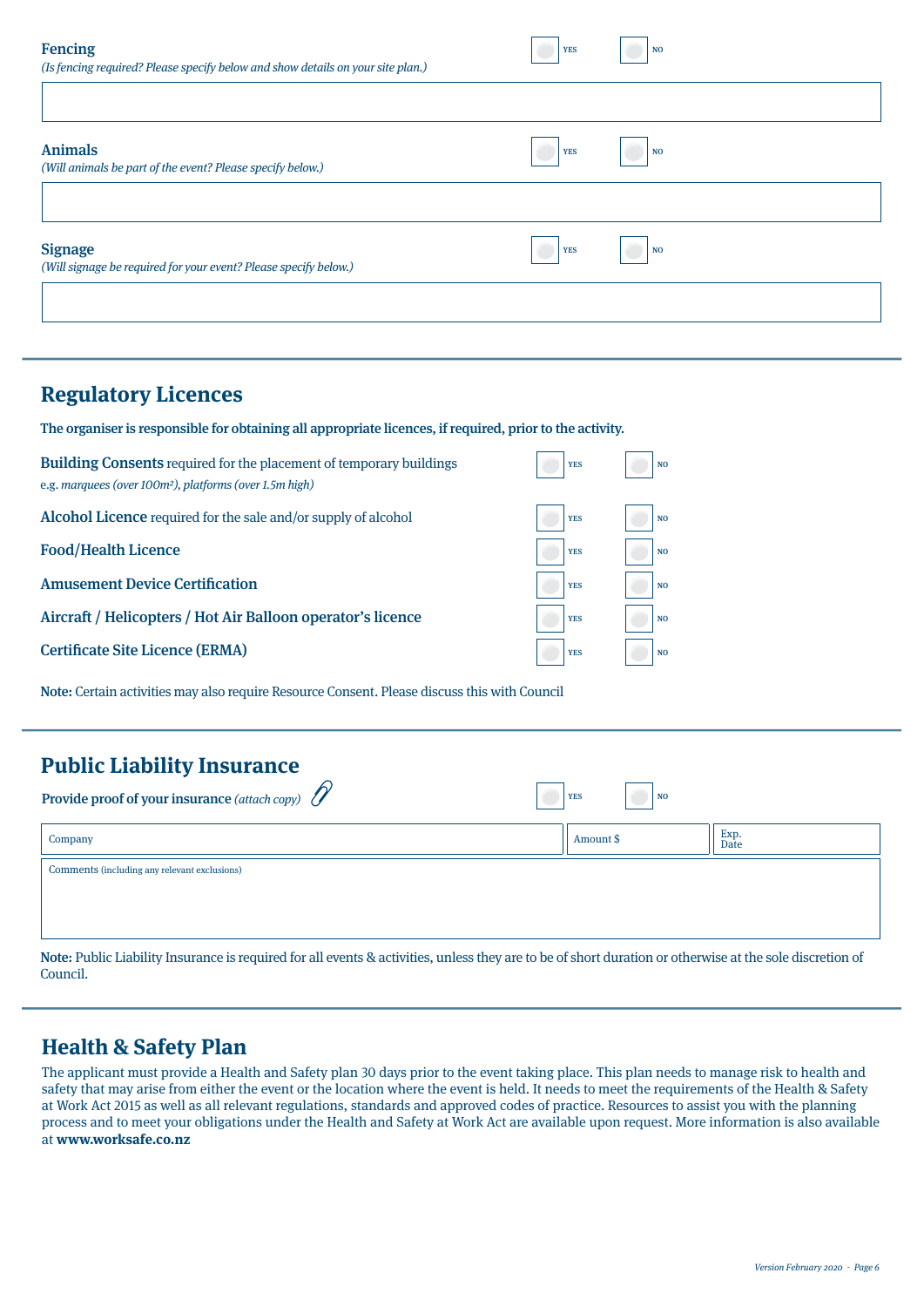## **Privacy Act 1993**

The information collected will be used to ensure the effective facilitation of your activity/event. It will, therefore, be distributed to other council departments, external agencies and will be used for public information as required.

The information supplied with this application is true and correct according to the best of the applicant's knowledge. The applicant agrees to abide by any conditions which the Council may impose on the exercise of its grant of this application, provided that the Council gives reasonable notice of any additional conditions to the applicant.

The applicant also agrees to:

- Pay the prescribed application and consent fees (if applicable).
- Pay for all advertising fees for any road closures.
- Pay any other costs such as facility fees.\*
- Provide a bond if requested.
- Pay any costs associated with providing barricades, signage, cones and other such items the event may require.
- Comply with council bylaws. These can be viewed on www.tcdc.govt.nz.
- Pay the costs for any works (new or remedial) required for the event.

| Signature | Date (DD/MM/YYYY) |
|-----------|-------------------|
|           |                   |

\*The Council will quote facility fees based on the information in this completed application form.

# **Current Fees and Charges (all fees and charges are inclusive of GST)**

| <b>Permits for Events and Activities</b>                                                          |                            |                 |          |
|---------------------------------------------------------------------------------------------------|----------------------------|-----------------|----------|
| <b>Description</b>                                                                                |                            | <b>Units</b>    |          |
| Non-commercial event and application fee for less than 500 people                                 |                            | Per application | \$60.00  |
| Non-commercial event and application fee for more than 500 people <i>(daily charge may apply)</i> |                            | Per event       | \$440.00 |
| Fitness/well-being class booking fee for less than 25 people                                      |                            | Per booking     | \$60.00  |
| Street flags/banners                                                                              | commercial booking fee     | Per booking     | \$100.00 |
|                                                                                                   | non-commercial booking fee | Per booking     | \$50.00  |
| Amusement device                                                                                  | application fee            | Per event       | \$15.00  |
|                                                                                                   | each additional device     | Per event       | \$5.00   |

| <b>Licences for Commercial Events</b>                                                                                                    |                                           |           |  |
|------------------------------------------------------------------------------------------------------------------------------------------|-------------------------------------------|-----------|--|
| <b>Description</b>                                                                                                                       | <b>Units</b>                              |           |  |
|                                                                                                                                          | Per application                           | \$60.00   |  |
| Minor commercial event and application fees for less than 500 people                                                                     | Per event <i>(daily charge may apply)</i> | \$420.00  |  |
|                                                                                                                                          | Per application                           | \$100.00  |  |
| Large commercial event and application fees for 500 - 1000 people                                                                        | Per event <i>(daily charge may apply)</i> | \$600.00  |  |
|                                                                                                                                          | Per application                           | \$200.00  |  |
| Major commercial event and application fees for more than 1000 people                                                                    | Per event (daily charge may apply)        | \$1200.00 |  |
| Fees may be waived by the Community Facilities Manager if evidence can be provided to show the event is of significant community benefit |                                           |           |  |
| A bond may be required for any event at the discretion of the Council                                                                    |                                           |           |  |